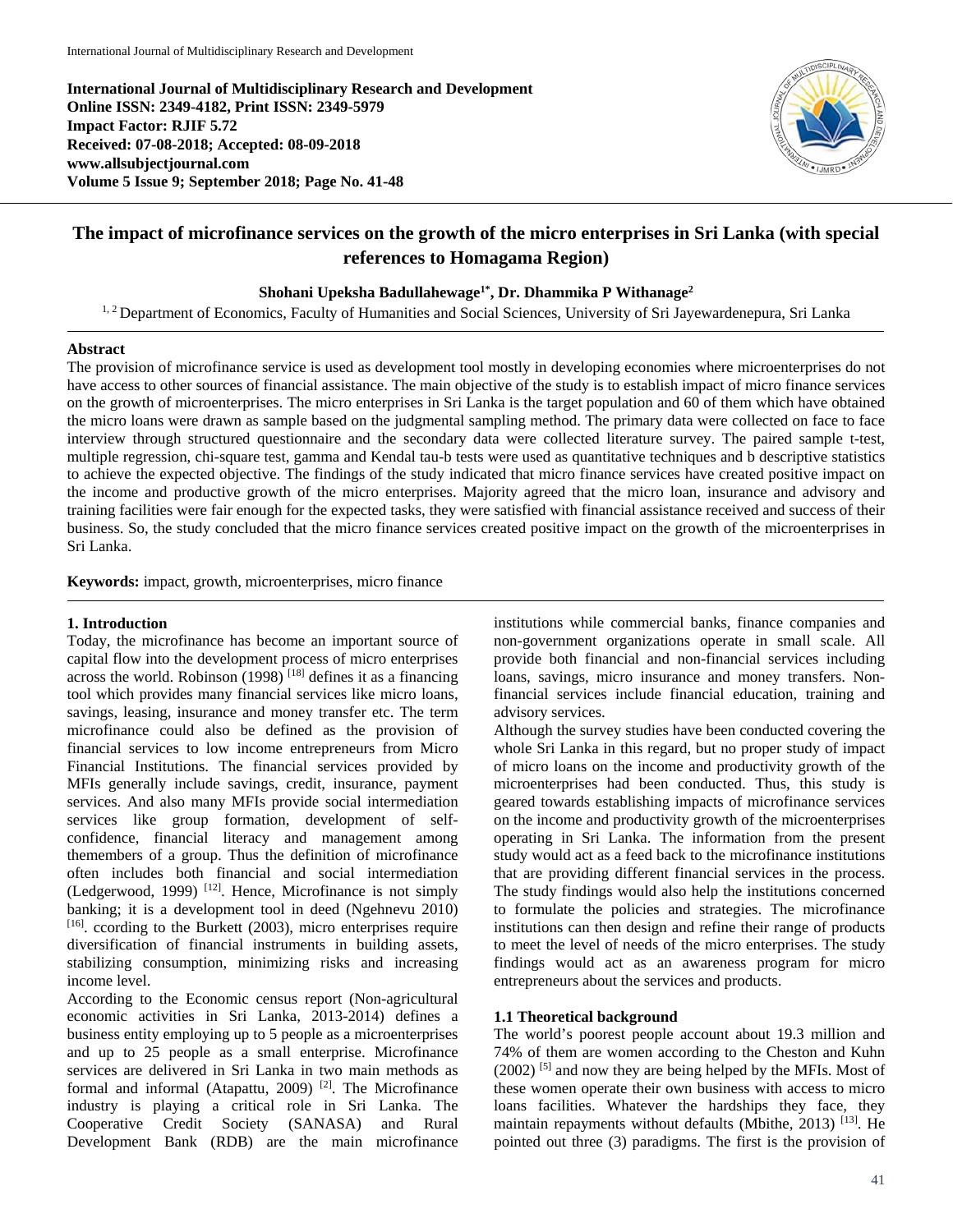financially self-sustainable microfinance services to large numbers of micro and small entrepreneurs. The objective is to avoid microfinance from other interventions and setting interest rates to cover costs so as to capture economies of scale.

The second is the poverty alleviation reduction among the poorest and well-being in the community. The MFIs provide services like small savings and loans for consumption and production, group formation, etc. The woman then gets responsible for house-holds well-being, poverty alleviation and women empowerment (Mbithe,  $2013$ )<sup>[13]</sup>. The women's access to microfinance would increase household income which will then translate into improved well-being of the household. The third paradigm women empowerment which concern to drive women to get the status of economic, social and political in the society. So the microfinance is considered as an entry point (Khan, 2008).

The group lending theory among micro finance institutions is also one strategy to finance money to Grameen model of microfinance where loans are made to individual groups (Mbithe, 2013) <sup>[13]</sup>. The Grameen model have access to subsequent loans and the system is more dependable as the repayment is done by all group members. This method is effective in deterring defaults as evidenced by loan repayment rates. The mutual trust enhances the social network and thus, creates social benefit (Ledgewood, 1999). However, these group based mechanisms tend to be vulnerable to free riding and collusion (Gruber, 2005). The group lending theory of micro finance binds each other on group liability (Mbithe, 2013) <sup>[13]</sup>. According to the Guinnane (1999) <sup>[9]</sup> group liability could improve repayment rates.

## **1.2 Empirical survey**

Many studies revealed that the income of the micro entrepreneurs have increased after the provision of micro loans. The technological training, advisory services and business counselling also proved the increase in income and productivity growth (Nahamya. *et al.* 2013)<sup>[15]</sup>. The studies provide a strong evidence of positive relation between the technological related training and the productivity (Mwangi,  $2013$ )  $[14]$ . Therefore, the micro enterprises could be able to manage their business and raise the income through better productivity on the provision of both microfinance financial loans and non-financial services.

Small and Medium Enterprises see unfair interest as achallenge today. According to the Kyale  $(2013)$ <sup>[11]</sup> the provision of MFIs loan products along with fair interest rates can minimize the cost of borrowing and provide them an opportunity to grow and expand their business. The poor financial management is another obstacle for their growth and majority of SMEs lack skills to document the activities for overviewing their business. So, the study revealed that SMEs can manage their finance through the provision of skills by MFIs. However, the services provided by the MFIs are not up to the satisfactory level the most SMEs expect.

Olu (2009)  $[17]$  conducted a study on the impact of microfinance on entrepreneurial development of micro and small scale enterprises that are craving for growth and development in a stiffened economy of Nigeria. It is evident that the microfinance institutions are capable to help the

entrepreneurship for their growth and they play better role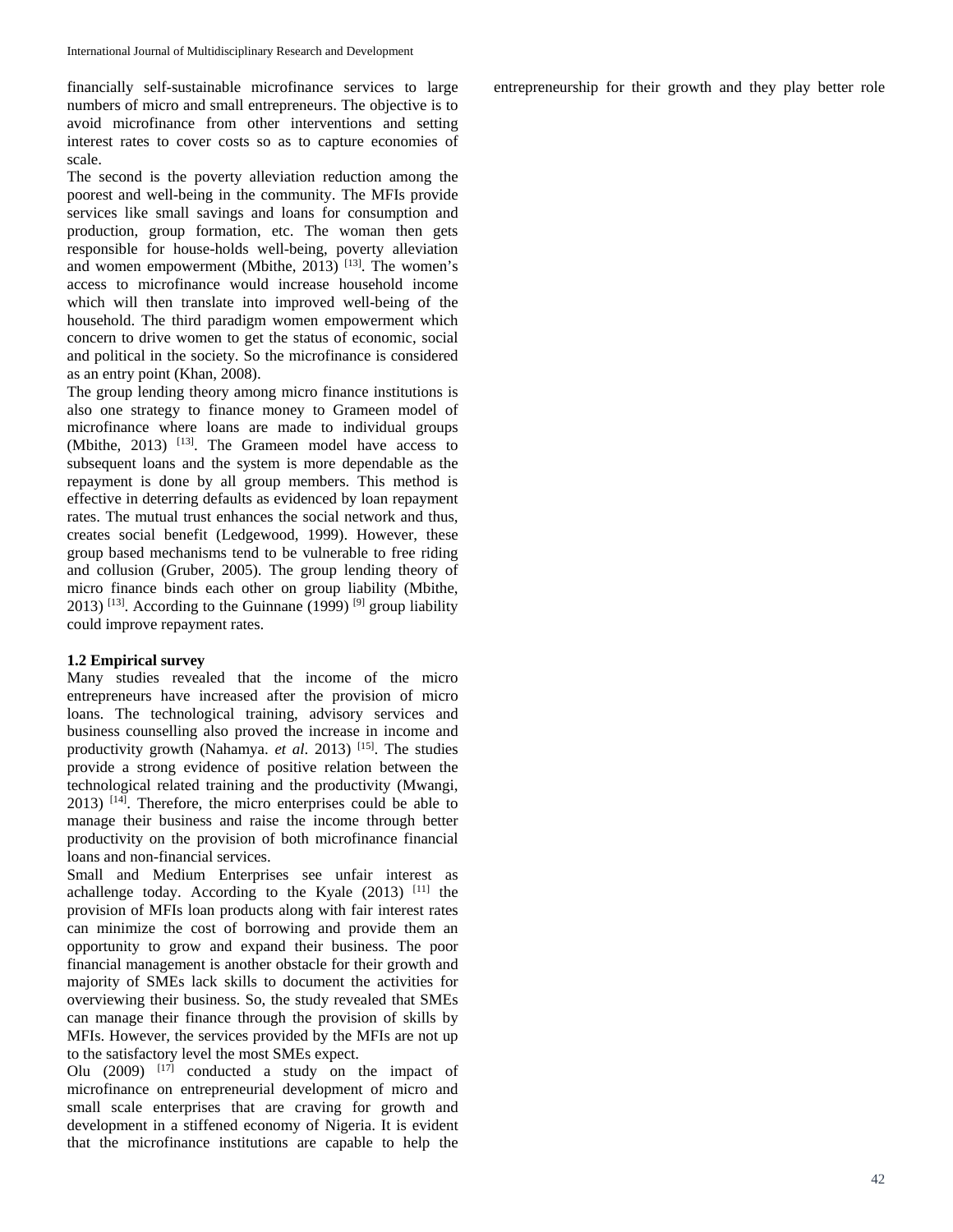towards the development of the economy. Christopher (2002) [6] found in his study that majority of the SMEs accepted that there was positive contribution from MFIs loans towards promoting the market share, product innovation, achieving excellence and competitive advantage. Other than tax incentives and financial supports, it is recommended that the government should provide sufficient infrastructural facilities like electricity, water, road network and training institutions to support SMEs.

Copstake *et al.* (2000) [8] carried out a study to ascertain the impact of micro loans on micro business in Zambia. It was designed to find out the status of the poorest business operators but 30% of the entrepreneurs were below the national poverty line. They had achieved higher growth in their profits and household income at the second loan than at the first one in which much experience was gained in diversification of their business activities more rapidly. Alarape  $(2007)$ <sup>[1]</sup> conducted a study to examine the impact of entrepreneurship programs conducted by MFIs on operational efficiency and growth of micro businesses in Nigeria. The findings were true that the entrepreneurs who had participated in work shop programs received higher growth in their micro businesses than those who had not participated. According to the study conducted by Babajide  $(2012)$  <sup>[3]</sup> microfinance institutions do only micro financing no other programs launched to enhance growth and expansion capacity of micro and small enterprise. It was also revealed that the technology related training received by the entrepreneur, business location, and business age, education and size of the loan would impact significantly on micro firm growth.

## **2. Methods and procedures**

The study was focused to base on a survey design and is mainly quantitative in nature. It used some aspect of qualitative data to gather information about weaknesses in the provision of the micro loans and then how to guide through one platform to facilitate and improve the micro economies.

The micro enterprises in the Sri Lanka area are the target population of the study. The study was aimed to collect data on sample size of 60 micro enterprises which had obtained micro loans from various microfinance institutions and it was arranged on the judgmental sampling method. The primary data required for the study was collected through a survey conducted at the Homagama administrative division in Sri Lanka .The survey was conducted in interviews with the owners of the selected micro enterprises which had obtained micro finance services from MFIs by using a structured questionnaire. The questionnaire was consisted of both multiple choice and open ended questions. The secondary data was mainly collected through the research journals, books and statistical reports issued by the Census and Statistics department and the Divisional Secretariat Office.

Quantitative and qualitative techniques were used to analyze the data respectively based on the descriptive statistics, parameter estimations and open ended questions. In this study, paired sample test was conducted to detect whether there are any significance differences between the mean income and productivity before and after the provision of microfinance services.

# **The Paired sample t-tests to measure the impact of micro loan upon the income and productivity of micro enterprises**

- **H0;** There is no significance difference between the mean of income before and after the provision of micro loan
- **H1;** There is a significance difference between the mean of income before and after the provision of micro loan
- **H0;** There is no significance difference between the mean of productivity before and after the provision of micro loan
- **H1;** There is a significance difference between the mean of productivity before and after the provision of micro loan The Paired sample t-tests to measure the impact of both micro loan, advisory and training services upon the income and productivity of micro enterprises.
- **H0;** There is no significance difference between the mean of income before and after the provision of both micro loan, advisory and training services
- **H1;** There is a significance difference between the mean of income before and after the provision of both micro loan, advisory and training services

The P value depicts the sig level in the paired sample t-test, If the P value is lower than 0.05 (95% confidence level) the null hypothesis will be rejected. The Eta squared was adopted to measure the magnitude of microfinance intervention's effect. The Eta squared is derived by calculating an effect size statistic in the following equation.

$$
\frac{t^2}{t^2 + N - 1}
$$
 (1)

 $t=$  t value,  $N =$  sample size

In interpreting the eta squared values the following guidelines can be used, 0.01=small effect, 0.06=moderate effect, 0.14=large effect (Cohen, 1988)

Two multiple regressions were conducted to measure the factors (under the micro finance services) which affect the income and productivity growth separately. Both multiple regression models were conducted through univariate analysis under the general linear model. Two expected models are given below.

1. 
$$
IG = \alpha + \beta 1(AL) + \beta 4(AT) + \beta 2(FR) + \beta 3(IL)
$$
  
1.  $PG = \alpha + \beta 1(AL) + \beta 4(AT) + \beta 2(FR) + \beta 3(IL)$ 

- $IG = Income$  growth
- $PG = Productivity growth$
- $AL =$  Amount of the loan borrowed from the MFIs
- $AT =$ Advisory and training services obtained from the MFIs
- $FR$  = Facilities gained in acquiring the raw materials after the provision of micro loan
- $IL = investment of the total amount of micro loan obtained$ from the MFIs

In the regression model, Beta value of two models indicates separately the impact of microfinance services upon the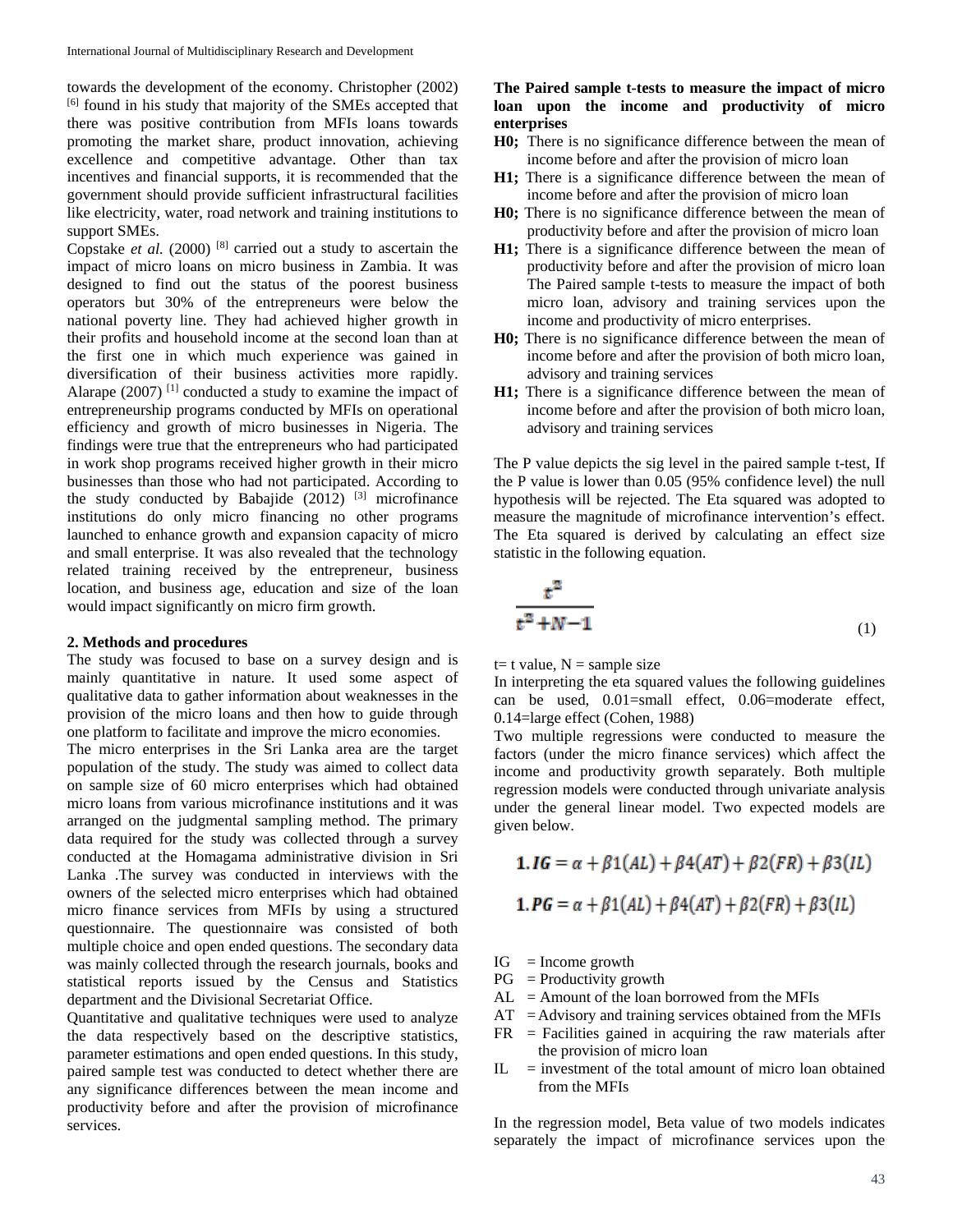income growth and productivity growth of micro enterprises. If the sig value is less than 0.05, that particular factor significantly contributes to the impact growth and productivity growth of micro enterprises. The partial effect size indicates the magnitude of each factor upon the income growth and productivity growth. (Cohen, 1988)

In this study, the Gamma tests were conducted respectively to evaluate the relationship between the adequacy of micro loan and satisfaction of the service and the improvement of the business after the provision of micro loan. In the Gamam test, (Approx sig) value indicates the significance level. If this value is less than 0.05, there is relationship between those two ordinal variables. An obtained value of +1 for gamma indicates the presence of a perfect correlation between the two ordinal variables. In contrast, an obtained value of -1 indicates the presence of a perfect negative correlation. Two separate Kendall's tau-b tests were conducted accordingly to evaluate the same relationship. In common with other measures of

correlation Kendall's tau-b will take values between -1 and +1, with a positive correlation indicating that the ranks of both variables increase together whilst a negative correlation indicates that as the rank of one variable increases and the other one decreases. The chi-square test was conducted to evaluate the relationship between the investment of the total amount of the loan into the business and the facilities obtained in acquiring the raw materials. In the Chi-square test, if the sig value is (this is presented in the column labelled Asymp. Sig. 2-sided) is less than 0.05, the null hypothesis will be rejected. If the null hypothesis is accepted there would be no relationship between two nominal variables. (Cohen, 1988).

# **3. Results of the study**

As per the descriptive analysis, majority of the loan borrowers have agreed that the income growth of the business was improved after the provision of micro loan. And also they could obtain more quantity of raw materils with good quality.



*Source***:** Survey conducted in 2017in Homagama administrative division

**Fig 1:** The level of the improvement of the business after the provision of microfinance loan

The 52% of micro entrepreneurs are struggling to find a market place for their products and 12% of them are finding hard to buy quality raw materials from the local market and even without adequate money to import the same. Moreover,

32% of micro entrepreneurs have used the borrowed loans for the purposes of consumption, houses renovation and repaying mortgages loans instead of investing into the business.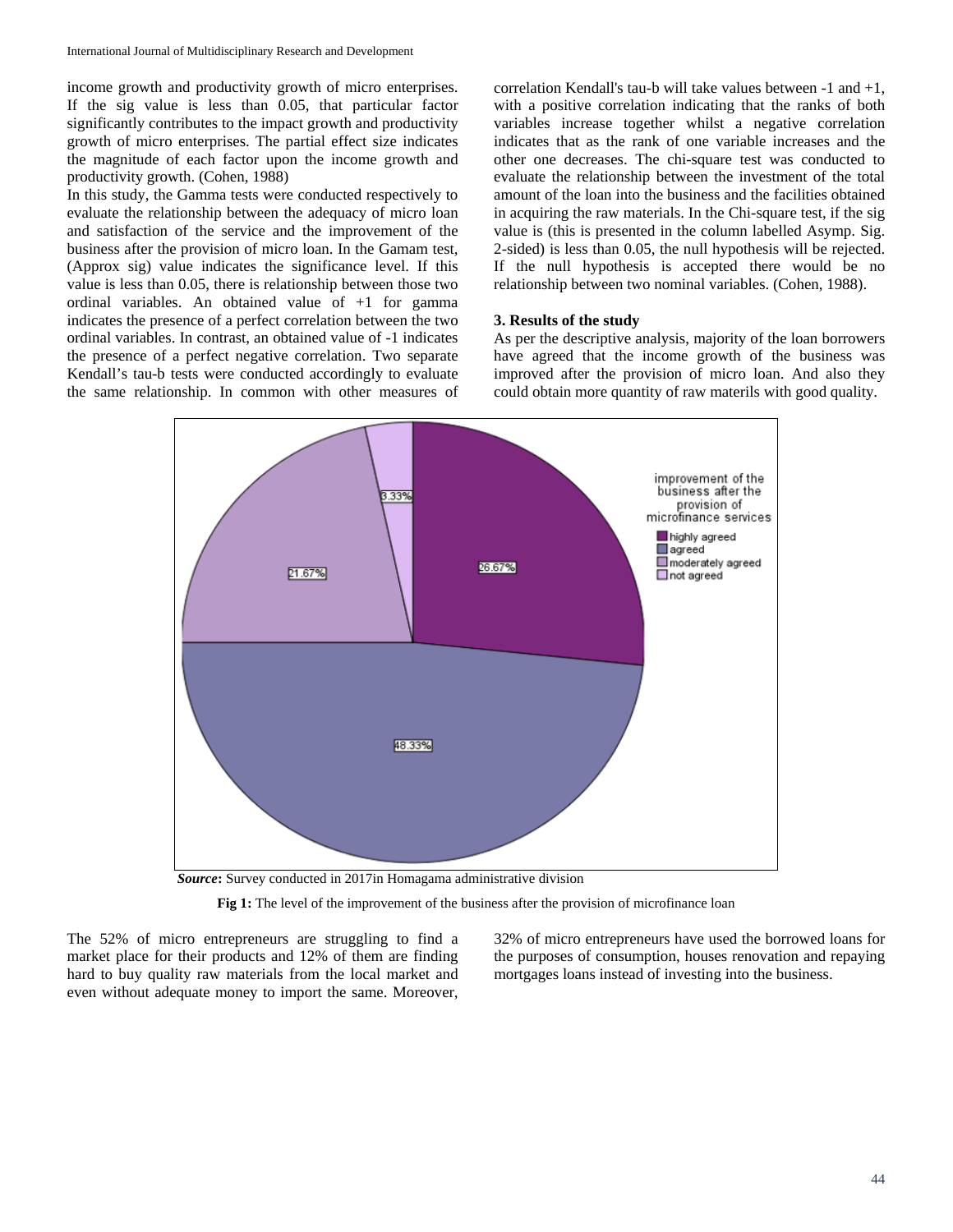

*Source***:** Survey conducted in 2017in Homagama administrative division

**Fig 2:** Type of the advisory training services provided by the microfinance institution Considering the value added services provided by MFIs, 31% of the micro entrepreneurs received the advisory and training services regarding new innovations and techniques to improve the quality of their products and 27% of them received the same regarding managing the business. According to the

Findings, it is observed that these types of workshops and seminars conducted by MFIs would assist micro entrepreneurs how to manage funds and output process in making better profits and also MFIs will help micro entrepreneurs to find markets for their products.

|                                | <b>Type of Impact</b>  | <b>Mean Difference</b> |       | t value Sig; level | Effect size – Eta squared $\frac{t^2 + N + 1}{t^2 + N + 1}$ |
|--------------------------------|------------------------|------------------------|-------|--------------------|-------------------------------------------------------------|
| Impact of micro loan facility  | Impact on income       | 8.317                  | 3.843 | .000               | 0.20                                                        |
|                                | Impact on productivity | 5.434                  | 2.309 | .025               | 0.09                                                        |
| Impact of both micro loan and  | Impact on income       | 10.255                 | 5.509 | .000               | 0.387                                                       |
| advisory and training facility | Impact on productivity | 10.133                 | 2.869 | .006               | 0.157                                                       |

|  | <b>Table 1:</b> Impact of both Microfinance services on microenterprises |  |  |  |  |  |  |
|--|--------------------------------------------------------------------------|--|--|--|--|--|--|
|  |                                                                          |  |  |  |  |  |  |

*Source***:** SPSS result output, survey conducted in 2017 in Homagama administrative division

The statistics showed that there is significant difference (sig value; 0.00001< 0.05) in income and productivity before and after the provision of micro loans. The mean difference value is 8.317 to the income and 5.434 to the productivity. The mean difference value after provision of both micro loan and advisory and training services have increased. Since, the mean difference value to the income is 10.255, there is a considerable increase of income. The Eta squared value is

0.387, which is a large effect with the substantial differences in income before and after the provision of micro loans. Since, the mean difference value to the productivity is 10.133; there is a considerable increase of income. The Eta squared value is 0.157, which is a large effect with the substantial differences in income before and after the provision of micro loans. Thus, the impact of both services is higher than loan service only.

| Table 2: impact of microfinance services upon the income growth of micro enterprises |  |  |  |
|--------------------------------------------------------------------------------------|--|--|--|
|--------------------------------------------------------------------------------------|--|--|--|

| <b>Arameter</b>             | <b>Beta</b>            | Sig. | <b>Partial Eta Squared</b> |
|-----------------------------|------------------------|------|----------------------------|
| Intercept                   | 4.723                  | .000 | .037                       |
| <b>AMT LOAN</b>             | 2.124                  | .000 | 3.89                       |
| $[ADV_SER=0] [ADV_SER=1]$   | $-3.1210^a$            | .002 | 1.03                       |
| $[INV_BUS=0] [INV_BUS=1]$   | $-4.4760$ <sup>a</sup> | .391 | 1.4                        |
| $[FC_RAW=0][FC_RAW=1]$      | $-2.0530$ <sup>a</sup> | .980 | .110                       |
| $[INV_BUS=0] * [ADV_SER=0]$ | $-9.560$               | .408 | .013                       |
| $[INV_BUS=0] * [ADV_SER=1]$ | $0^{\rm a}$            |      |                            |
| $[INV BUS=1] * [ADV SER=0]$ | $0^{\rm a}$            |      |                            |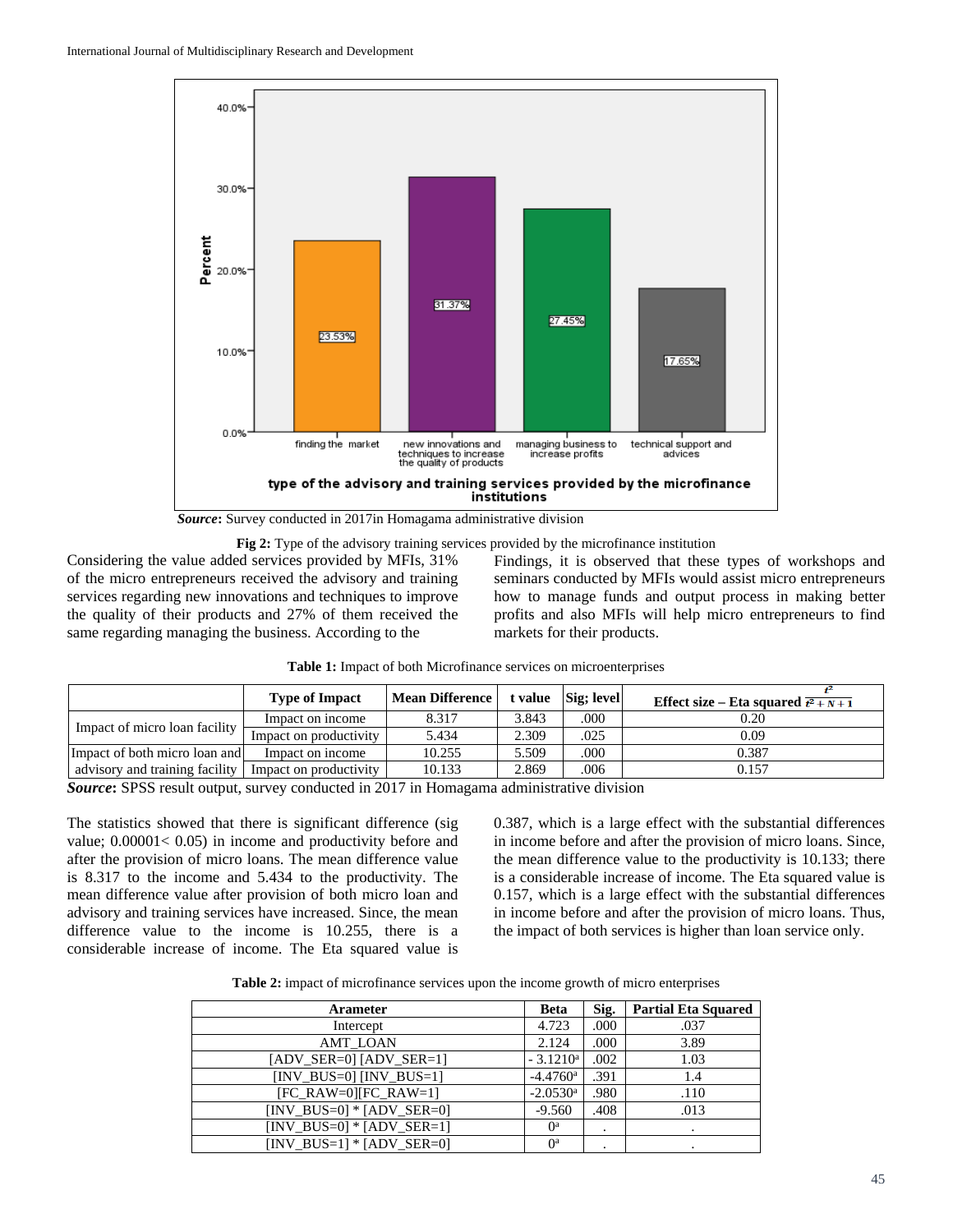| $[INV_BUS=1] * [ADV_SER=1]$              | $0^a$                     |      |      |
|------------------------------------------|---------------------------|------|------|
| $[FC_RAW=0] * [ADV_SER=1]$               | $0^{\rm a}$               |      |      |
| $[FC_RAW=1] * [ADV_SER=0]$               | $0^{\rm a}$               |      |      |
| $[FC_RAW=1] * [ADV_SER=1]$               | $0^a$                     |      |      |
| $[FC_RAW=0] * [INV_BUS=0]$               | $-5.079$                  | .782 | .001 |
| $[FC_RAW=0] * [INV_BUS=1]$               | $0^{\rm a}$               |      |      |
| [FC_RAW=1] * [INV_BUS=0]                 | $0^{\rm a}$               |      |      |
| [FC_RAW=1] * [INV_BUS=1]                 | $0^{\rm a}$               |      |      |
| [FC_RAW=0] * [INV_BUS=0] * [ADV_SER=1]   | $0^a$                     |      |      |
| [FC_RAW=0] * [INV_BUS=1] * [ADV_SER=1]   | $0^{\rm a}$               |      |      |
| $[FC_RAW=1] * [INV_BUS=0] * [ADV_SER=0]$ | $0^{\rm a}$               |      |      |
| $[FC_RAW=1] * [INV_BUS=0] * [ADV_SER=1]$ | $0^a$                     |      |      |
| [FC_RAW=1] * [INV_BUS=1] * [ADV_SER=0]   | $0^a$                     |      |      |
| $[FC_RAW=1] * [INV_BUS=1] * [ADV_SER=1]$ | $\mathbf{0}^{\mathrm{a}}$ |      |      |
|                                          |                           |      | .    |

*Source***:** SPSS result output, survey conducted in 2017 in Homagama administrative division

As per the regression analysis the amount of loan significantly contribute to estimate the income growth of micro enterprises (sig value;  $0.0005 < 0.05$ ). But, the investment of the total loan amount into business and the facilities gained do not significantly contribute to estimate the income growth. The partial effect of loan amount is 3.89 which is a considerable amount.

**Table 3:** impact of microfinance services upon the productivity growth of micro enterprises

| <b>Parameter</b>                         | B                      | Sig.      | Partial Eta Squared |
|------------------------------------------|------------------------|-----------|---------------------|
| Intercept                                | 5.567                  | .117      | .052                |
| AMT_LOAN                                 | 5.182                  | .020      | 2.12                |
| $[ADV_SER=0] [ADV_SER=1]$                | $-5.0430$ <sup>a</sup> | .039.     | 1.91.               |
| $[INV_BUS=0][INV_BUS=1]$                 | $-4.3930$ <sup>a</sup> | .396.     | 1.06.               |
| $[FC_RAW=0] [FC_RAW=1]$                  | $-2.6620$ <sup>a</sup> | .767.     | 1.2.                |
| $[FC_RAW=0] * [INV_BUS=0]$               | $-1.657$               | .926      | .006                |
| $[FC_RAW=0] * [INV_BUS=1]$               | $0^{\rm a}$            | $\bullet$ |                     |
| $[FC_RAW=1] * [INV_BUS=0]$               | $0^{\rm a}$            |           |                     |
| $[FC_RAW=1] * [INV_BUS=1]$               | $0^{\rm a}$            | $\bullet$ |                     |
| $[FC_RAW=0] * [ADV_SER=1]$               | $0^{\rm a}$            |           |                     |
| $[FC_RAW=1] * [ADV_SER=0]$               | $0^a$                  |           |                     |
| $[FC_RAW=1] * [ADV_SER=1]$               | $0^{\rm a}$            |           |                     |
| $[INV_BUS=0] * [ADV_SER=0]$              | $-8.145$               | .517      | .009                |
| $[INV_BUS=0] * [ADV_SER=1]$              | $0^{\rm a}$            |           |                     |
| $[INV_BUS=1] * [ADV_SER=0]$              | $0^a$                  |           |                     |
| $[INV_BUS=1] * [ADV_SER=1]$              | $0^{\rm a}$            |           |                     |
| $[FC_RAW=0] * [INV_BUS=0] * [ADV_SER=1]$ | $0^{\rm a}$            |           |                     |
| $[FC_RAW=0] * [INV_BUS=1] * [ADV_SER=1]$ | $0^{\rm a}$            |           |                     |
| [FC_RAW=1] * [INV_BUS=0] * [ADV_SER=0]   | $0^{\rm a}$            | $\bullet$ |                     |
| [FC_RAW=1] * [INV_BUS=0] * [ADV_SER=1]   | $0^{\rm a}$            |           |                     |
| $[FC_RAW=1] * [INV_BUS=1] * [ADV_SER=0]$ | $0^{\rm a}$            |           |                     |
| [FC_RAW=1] * [INV_BUS=1] * [ADV_SER=1]   | $0^{\rm a}$            |           |                     |

*Source***:** SPSS result output, survey conducted in 2017 in Homagama administrative division

The multiple regression was conducted to evaluate the contribution and impact of each factor upon the productivity growth of the micro enterprises. According to the statistics revealed in table amount of loan and advisory services are significantly contribute to estimate the productivity growth of micro enterprises because the sig level of amount loan (Sig value; 0.02) and advisory services (Sig value; 0.039) are lower

than the  $(p<0.05$ . But, the investment of the total amount of loan into business and facilities gained after the provision of micro loan do not significantly contribute to estimate the productivity growth and when other factors are held constant, the increase in one unit of amount of loan leads to increase the productivity of micro enterprises 5.182 units. The partial effect of loan amount is 2.112 which is a considerable amount.

**Table 4:** Symmetric measures of Gamma and Kendall's tau-b test for relationship between the adequacy of the loan and the improvement of the business

|                |                 | Value | Asymp. Std. Error <sup>a</sup> |       |      | Approx. T <sup>b</sup> Approx. Sig. Correlation-Kendall'stau b |
|----------------|-----------------|-------|--------------------------------|-------|------|----------------------------------------------------------------|
| Ordinal bv     | Kendall's tau-b | 718   | 064                            | 9.549 | .000 | 0.781                                                          |
| <b>Ordinal</b> | Gamma           | .931  | 050                            | 9.549 | 000  |                                                                |

*Source***:** SPSS result output, survey conducted in 2017 in Homagama administrative division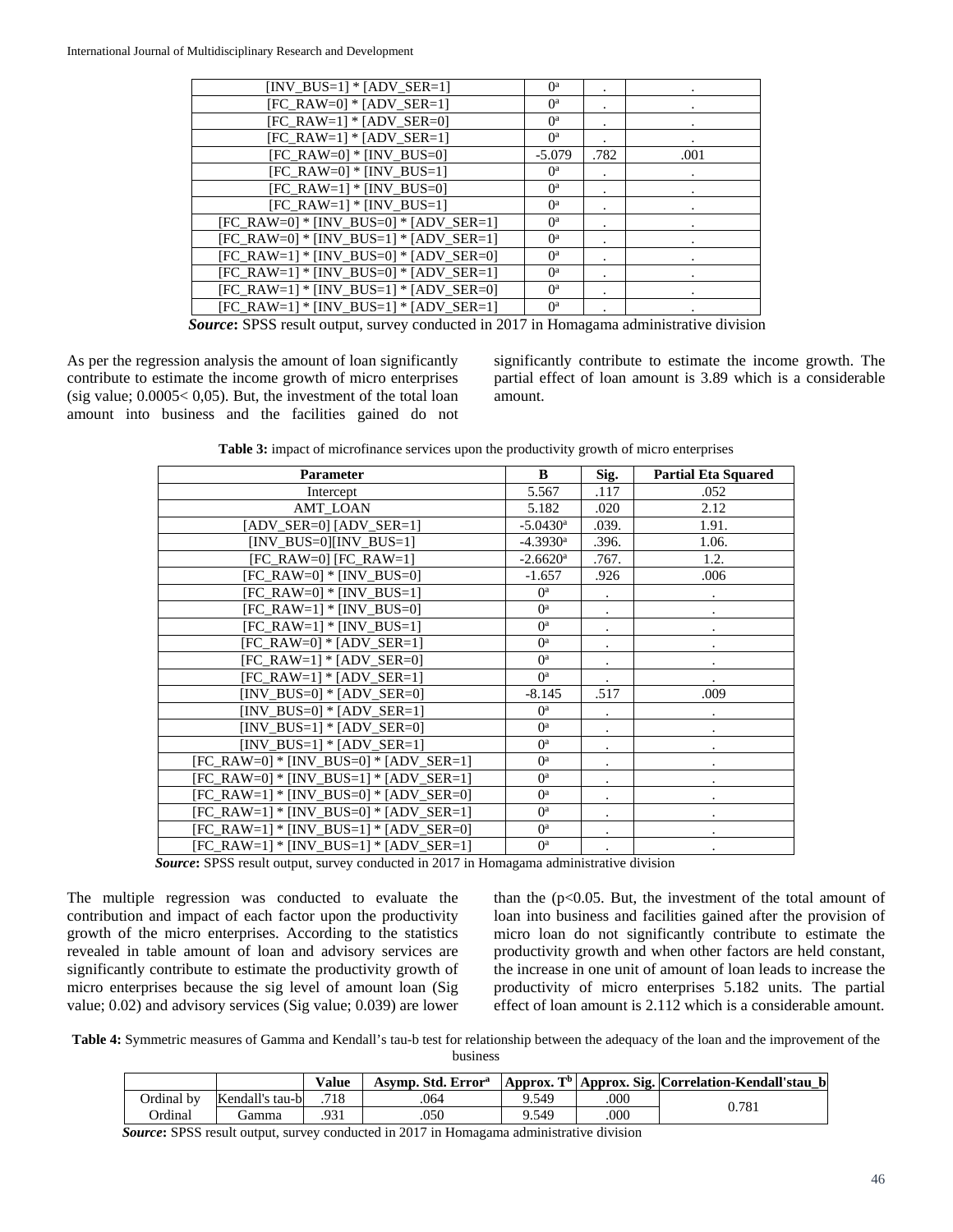Kendall's tau-b correlation depicts that there is a strong positive relationship (78%) between the adequacy of the micro loan and the improvement of the business. The value of Kendall tau-b is 0.718 and gamma is 0.931, which indicate that there is a moderate and strong positive relationship between the adequacy of the loan and the improvement of the business respectively. Kendall's tau-b correlation depicts that there is a strong positive relationship (69%) between the adequacy of the micro loan and the satisfaction of the services provided by the microfinance institutions. The value of Kendall tau-b is 0.69 and gamma is 0.935, which indicate that there is a moderate and strong positive relationship between the adequacy of the loan and the satisfaction about the services respectively.

| <b>Table 5:</b> chi-square statistics |  |
|---------------------------------------|--|
|---------------------------------------|--|

|                                                                                        | Value               | df | Asymp. Sig. (2-sided) Exact Sig. (2-sided) Exact Sig. (1-sided) |      |      |  |  |  |
|----------------------------------------------------------------------------------------|---------------------|----|-----------------------------------------------------------------|------|------|--|--|--|
| Pearson Chi-Square                                                                     | 44.211 <sup>a</sup> |    | .000                                                            |      |      |  |  |  |
| <b>Continuity Correction</b>                                                           | 29.831              |    | .000                                                            |      |      |  |  |  |
| Likelihood Ratio                                                                       | 19.323              |    | .000                                                            |      |      |  |  |  |
| Fisher's Exact Test                                                                    |                     |    |                                                                 | .000 | .000 |  |  |  |
| Linear-by-Linear Association                                                           | 43.474              |    | .000                                                            |      |      |  |  |  |
| a. 3 cells (75.0%) have expected count less than 5. The minimum expected count is .20. |                     |    |                                                                 |      |      |  |  |  |

*Source***:** SPSS result output, survey conducted in 2017 in Homagama administrative division

As per the chi-square statistics, this value is 29.831 with the associated sig level 0.000 (0.0005). This implies that there is relationship between the investment of the total amount of loan into business and the facilities received in obtaining the raw materials required for the business

#### **4. Discussions**

According to these findings majority of the microenterprises are engaged in the readymade garment business since long period. The most important nature of the business is that the majority of them operate their business as a sole proprietorship while very few do so as group business. Mostly they acquired the funds through personal savings to start their business. The study in one aspect too was focused as to know how many micro entrepreneurs obtained loans in initiating the micro enterprises. In this respect a positive result was revealed in the analysis that the considerable numbers of micro enterprises had received micro loans to start their business and also, the provision of the microfinance loan is the best option to start up a micro enterprise.

All micro loan companies mainly offer two types of services. Those are lending money and maintaining savings accounts. They provide customers the value added services like training programs, projects evaluation and advices so that to minimizing risks in the business activities. The micro enterprises which had undergone the study obtained only the micro loan and advisory services because the provision of micro insurance, micro leasing and micro remittance is not available at Samurdhi Programme, Sanasa Bank, Rural Development Bank (Popular MFIs in Sri Lanka)

According to the findings of the study, majority of micro entrepreneurs have invested the total loan amounts into their business. Therefore, it is possible to state that the micro entrepreneurs use the microfinance loans mainly for purchasing of raw materials, machineries and equipments rather than expending for capital requirements.

The study also found that the majority of the micro enterprises have obtained the advisory and training services from the MFIs for new innovations and techniques to improve the quality of products and to well manage the business for profit maximizing. Even though it is not adequate to achieve the expected business goals, majority of them are satisfied with the services provided by the MFIs. Moreover, most of the micro entrepreneurs are highly agreed that their business is improved after the provision of micro finance services, especially the micro loan.

Even though, micro entrepreneurs are facilitated by micro finance services, they have also faced many constraints and limitations in obtaining the micro loans due to the unacceptable conditions and insufficient value added services being practiced in those institutions. Those limitations are; lack of adequate number of micro financing institutions, poor flow of information about the micro loans and benefits, bureaucracy of the officers in the institutions, stringent terms and conditions in loan criteria, higher interest rates and insufficient loan credits, poor diversification of products and weak regulatory authority for micro financing.

The study found, that there is a significant difference in micro enterprises' income, capital accumulation and productivity before and after the provision of both microfinance loans and advisory services. But, there is no any significant difference in micro enterprises' employment level before and after the provision of both micro loans and advisory services. Thus, the micro credits along with other value added services would impact on the expected goals of the micro entrepreneurs.

The multiple regressions were conducted to evaluate the impact of selected factors (loan amount, advisory and training service, other facilities and the loan investment) upon the income growth of the micro enterprises. The amount of the loan and advisory and training services provided by MFIs have positively contributed to the income growth of the micro enterprises. A separate multiple regression was conducted to evaluate the impact of the above mentioned factors upon the productivity growth of the micro enterprises. In that case, the study found that the amount of the loan, advisory and training services have significantly contributed to the productivity growth of the micro enterprises. Furthermore, the study found that the income and productivity growth of the micro enterprises have decreased by a considerable amount for those who have not obtained the advisory services, not invested the total loan amount and not gained the facilities in acquiring the raw materials.